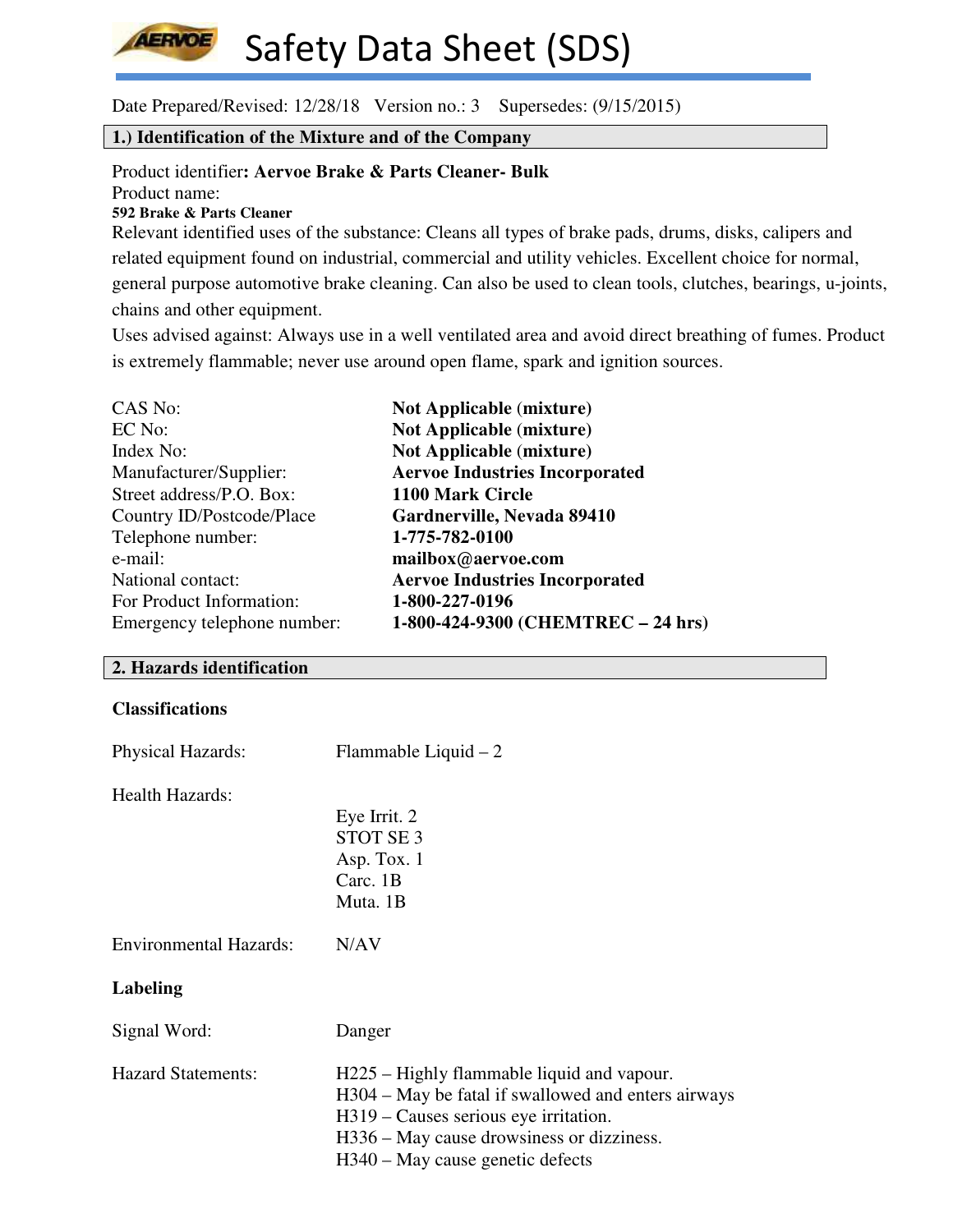

Date Prepared/Revised: 12/28/18 Version no.: 3 Supersedes: (9/15/2015)

H350 – May cause cancer

- Precautionary Statements: P101 If medical advice is needed, have product container or label at hand
	- P102 Keep out of reach of children
	- P103 Read label before use
	- P210 Keep away from heat/sparks/open flames/hot surfaces no smoking
	- P211 Do not spray on an open flame or other ignition source
	- P251 Pressurized container: Do not pierce or burn, even after use
	- P261 Avoid breathing dust/fume/gas/mist/vapours/spray
	- P262 Do not get in eyes, on skin, or on clothing
	- P264 Wash … thoroughly after handling
	- P280 Wear protective gloves/eye protection/face protection

 P303+P361+P353 - If on skin or hair, remove/takeoff immediately all contaminated clothing. Rinse skin with water/shower.

- P410+P412 Protect from sunlight. Do not expose to temperatures exceeding 50ºC/122ºF
- P501 Dispose of contents/container in accordance with local/regional/national/international regulation



Symbols/Pictograms:

# 3. **Composition / Information on Ingredients**

## **Composition**

| Chemical           | Synonyms  | <b>CAS</b> | <b>EINECS</b> | Weight     | <b>Hazard Category</b> | H-Code           |
|--------------------|-----------|------------|---------------|------------|------------------------|------------------|
|                    |           | Number     | Number        | Percent    |                        |                  |
| Aliphatic          | Solvent   | 64742-89-8 | 265-192-2     | $30 - 60%$ | Carc. 1B               | H <sub>350</sub> |
| Petroleum          | Naphtha   |            |               |            | Muta. 1B               | H <sub>340</sub> |
| <b>Distillates</b> |           |            |               |            | Asp. Tox. $1$          | H <sub>304</sub> |
| Acetone            | Propanone | $67-64-1$  | 200-662-      | $30 - 60%$ | Flam. Liq. 2           | H225, H319,      |
|                    |           |            |               |            | Eye Irrit. 2           | H <sub>336</sub> |
|                    |           |            |               |            | STOT SE <sub>3</sub>   |                  |

# **Other Product Information**

Chemical Identity: Mixture

## **4.) First Aid Measures**

**General Advice:** If symptoms persist, always call a doctor. **Inhalation First Aid:** Remove victim to fresh air and provide oxygen if breathing is difficult. If not breathing, give artificial respiration, preferably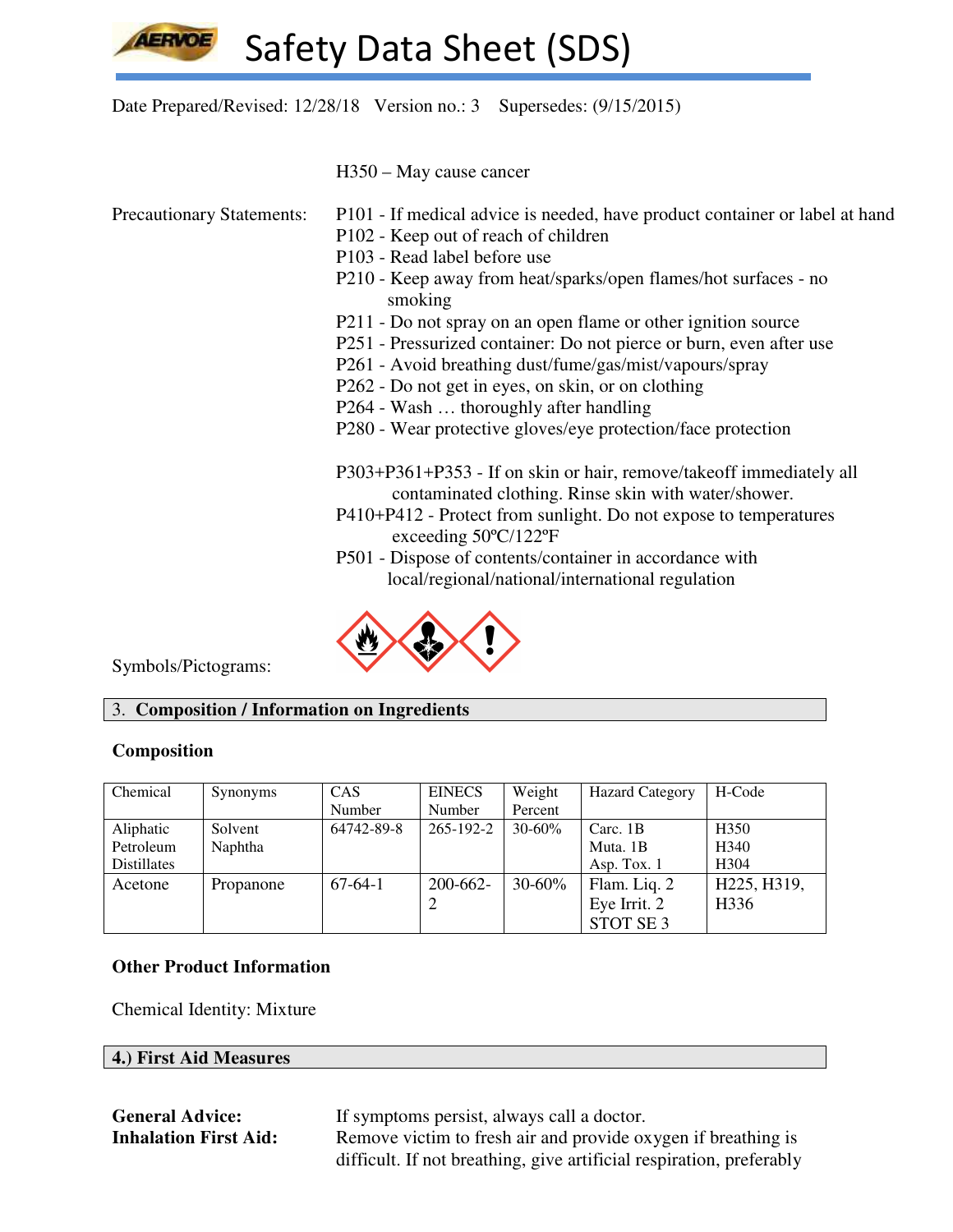Date Prepared/Revised: 12/28/18 Version no.: 3 Supersedes: (9/15/2015)

|                                | mouth to mouth. Get medical attention immediately.                                         |
|--------------------------------|--------------------------------------------------------------------------------------------|
| <b>Skin Contact First Aid:</b> | Wash with soap and water. Remove contaminated clothing and                                 |
|                                | shoes. Get medical attention immediately. Wash clothing before                             |
|                                | reuse.                                                                                     |
| <b>Eye Contact First Aid:</b>  | If contact with eyes, immediately flush eyes with plenty of water                          |
|                                | for at least 15 minutes, while holding eyelids open. Get medical<br>attention immediately. |
| <b>Ingestion First Aid:</b>    | If swallowed, wash out mouth with water provided the person is                             |
|                                | conscious. Do not induce vomiting. Never give anything by mouth                            |
|                                | to an unconscious person. Get medical attention immediately.                               |
| <b>Most Important</b>          |                                                                                            |
| <b>Symptoms/Effects:</b>       | Exposure may cause slight irritation to the skin, eyes, and respiratory tract.             |
|                                | Excessive exposure may cause central nervous system effects.                               |

#### **5. Fire Fighting Measures**

| <b>Flammable Properties:</b><br><b>Auto Ignition Temperature:</b> | Flammable liquid<br>Not Available                                                                    |  |  |
|-------------------------------------------------------------------|------------------------------------------------------------------------------------------------------|--|--|
| Suitable extinguishing media:                                     | Carbon dioxide, dry chemical, water spray.                                                           |  |  |
| Unsuitable extinguishing media:                                   | None known                                                                                           |  |  |
| Special hazards arising from the                                  |                                                                                                      |  |  |
| substance or mixture:                                             | None known                                                                                           |  |  |
| Hazardous combustion products:                                    | Carbon dioxide, Carbon monoxide                                                                      |  |  |
| Fire & Explosion Hazards:                                         | Closed Containers may rupture due to the buildup of pressure                                         |  |  |
|                                                                   | from extreme temperatures.                                                                           |  |  |
|                                                                   | Precautions for fire-fighters: Use water spray to cool containers exposed to heat or fire to prevent |  |  |
|                                                                   | pressure build up. In the event of a fire, wear full protective clothing and                         |  |  |
|                                                                   | NIOSH- approved self-contained breathing apparatus with full face piece                              |  |  |
|                                                                   | operated in the pressure demand or other positive pressure mode.                                     |  |  |

#### **6. Accidental Release Measures**

# **PERSONAL PRECAUTIONARY MEASURES:**

- 1) Follow personal protective equipment recommendations found in section 8.
- 2) Maintain adequate ventilation.

## **SPILL CLEAN-UP PROCEDURES:**

- 1.) Evacuate unprotected personnel from the area.
- 2.) Remove sources of ignition if safe to do so.
- 3.) Pickup spilled materials using non-sparking tools and place in an appropriate container for disposal.
- 4.) Contain spill to prevent material from entering sewage or ground water systems.
- 5.) Always dispose of waste materials in accordance with all EU, National and Local Regulations.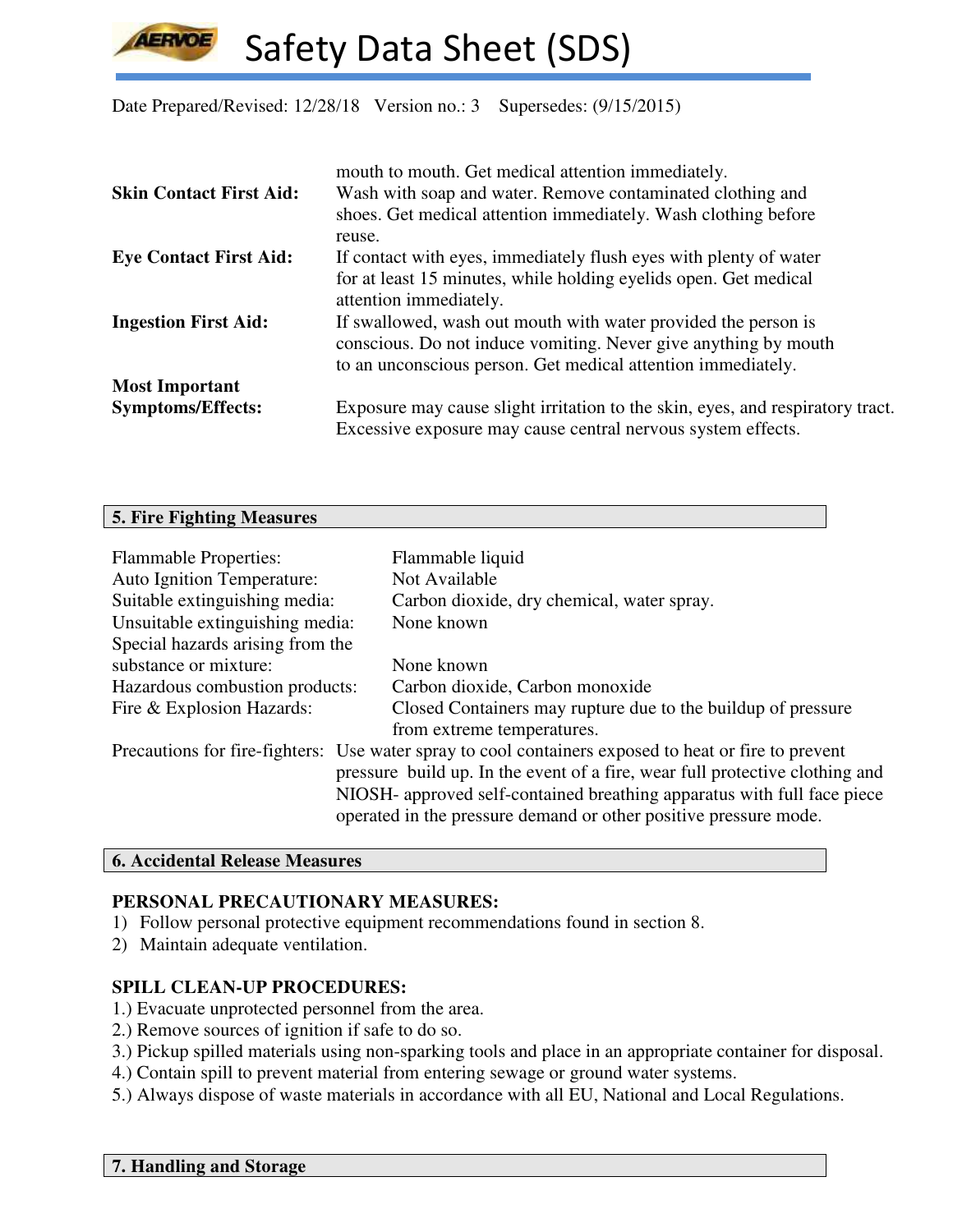

Date Prepared/Revised: 12/28/18 Version no.: 3 Supersedes: (9/15/2015)

## **Handling**:

 Flammable liquid, use in a well ventilated area. Do not use near sources of ignition. Do not to eat, drink and smoke while working with this material. Wash hands after use. **Conditions for safe storage, including any incompatibilities:**  Store out of direct sunlight. Storage Temperature:  $32^{\circ}$  to  $120^{\circ}$  F (0° to 49°C). No known incompatibilities.

### **8. Exposure Controls / Personal Protection**

### **Appropriate engineering controls:**

Ensure adequate ventilation. A system of local and/or general exhaust is recommended to keep employee exposures below the Airborne Exposure Limits.

Keep away from sources of ignition.

Take precautionary measures against static discharge.

### **Personal Protection:**

Eye & face protection devices such as safety glasses, safety goggles or face shield are recommended.

#### **Skin protection**

Wear the appropriate protective clothing, including boots, gloves, lab coat, apron or coveralls, as appropriate, to prevent skin contact.

#### **Respiratory protection:**

Use only in an adequately ventilated area. For unknown vapor concentrations use a positive-pressure, pressure-demand, self-contained breathing apparatus (SCBA).

| <b>Hazardous Ingredient</b>     | <b>CAS</b><br><b>Number</b> | <b>ACGIH TLV</b><br>(TWA) | <b>ACGIH TLV</b><br>(STEL) | <b>OSHA</b><br><b>PEL</b><br>(TWA) | <b>OSHA PEL</b><br>(STEL) |
|---------------------------------|-----------------------------|---------------------------|----------------------------|------------------------------------|---------------------------|
| Aliphatic Petroleum Distillates | $64742 - 89 - 8$            | N/AV                      | N/AV                       | N/AV                               | N/AV                      |
| Acetone                         | $67-64-1$                   | $500$ ppm                 | $750$ ppm                  | $1000$ ppm                         | N/AV                      |

## **\*Values are based on the 2014 Guide to Occupational Exposure Values by ACGIH**

# **9. Information on Basic Physical and Chemical Properties**

| Appearance: Clear, colorless        | Odor: Ketone odor                 |
|-------------------------------------|-----------------------------------|
| Odor Threshold: N/AV                | pH: Not Applicable (solvent Base) |
| Melting Point: N/AV                 | Freezing Point: N/AV              |
| Initial Boiling Point: N/AV         | Boiling Point Range: N/AV         |
| Flash Point: $19^{\circ}$ F (-7° C) | <b>Evaporation Rate: N/AV</b>     |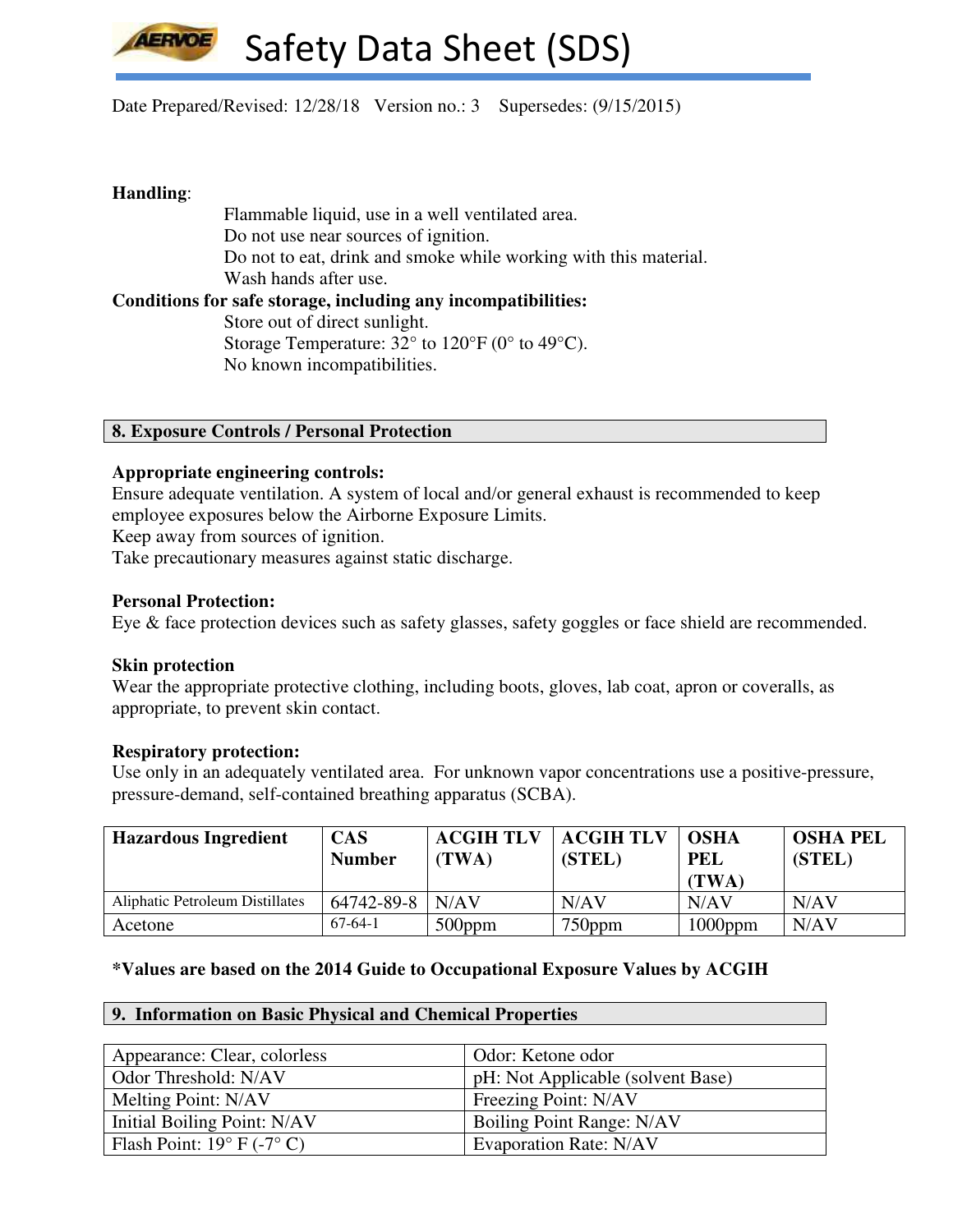

Date Prepared/Revised: 12/28/18 Version no.: 3 Supersedes: (9/15/2015)

| Flammability: Flammable liquid    | Upper LEL: 0.9% Lower LEL: 13%    |
|-----------------------------------|-----------------------------------|
| Vapor Pressure: N/AV              | Vapor Density: Heavier Than Air   |
| <b>Relative Density: N/AV</b>     | Solubility: Negligible            |
| <b>Partition Coefficient:</b>     | Auto-ignition Temperature: N/AV   |
| n-octanol/water: N/AV             |                                   |
| Decomposition Temperature: N/AV   | Viscosity: N/AV                   |
| <b>Explosive Properties: N/AV</b> | <b>Oxidizing Properties: N/AV</b> |

### **10. Stability & Reactivity**

Possibility of hazardous reactions: Hazardous polymerization will not occur under normal conditions Chemical stability: Stable under normal conditions Conditions to avoid: Heat and ignition sources Incompatible materials: Strong Oxidizing Agents Hazardous decomposition products: Will not occur

### **11. Toxicological Information**

Reports have associated repeated and prolonged overexposure to solvents with permanent brain and nervous system damage. Repeated overexposure can also damage kidneys, lungs, liver, heart and blood

Routes of exposure: Eyes, skin, ingestion, and/or inhalation

| Acute toxicological data:                                                     | (Acetone) LD50: 5800 mg/kg (Rat-Oral)<br>(Acetone) LC50: 21000 ppm/8 hr (Rat-Inha)                                                                       |
|-------------------------------------------------------------------------------|----------------------------------------------------------------------------------------------------------------------------------------------------------|
| Eye irritation data:                                                          | N/AV                                                                                                                                                     |
| Skin irritation/sensitization/absorption data:<br>Reproductive toxicity data: | N/AV<br>N/AV                                                                                                                                             |
| Mutagenicity data:                                                            | Muta. 1B                                                                                                                                                 |
| Symptoms associated with physical contact:                                    | N/AV                                                                                                                                                     |
| Acute/chronic effects from short/long<br>term exposure:                       | Irritating to skin. Prolonged/repeated contact may<br>cause defatting of the skin which can lead to<br>dermatitis. Not expected to be a skin sensitizer. |
| Known reportable carcinogens via the<br>following agencies:                   |                                                                                                                                                          |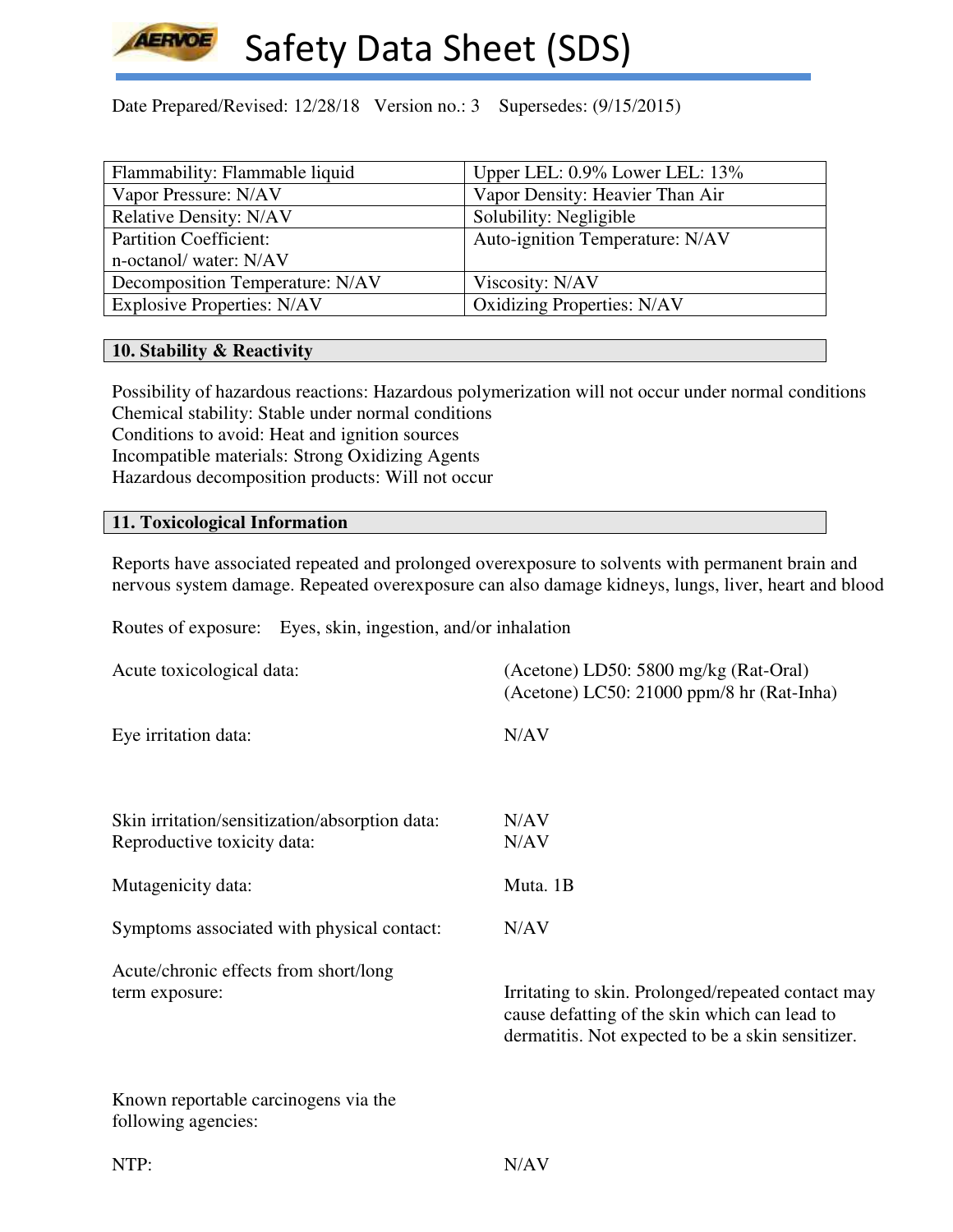Date Prepared/Revised: 12/28/18 Version no.: 3 Supersedes: (9/15/2015)

IARC: N/AV

OSHA: TLV-A4

 $*$  Petroleum distillates may contain chemical carcinogens in limited quantities  $( $0.01\%$ ). These quantities are determined by$ the supplier/fraction/purity of the distillate during the manufacturing process. Chemicals that may be present within distillates are listed on California's prop 65 list such as ETHYLBENZENE, BENZENE, and TOLUENE.

#### **12. Ecological Information**

Ecotoxicity: **No Data Available** Persistence and degradability: **No Data Available** Bioaccumulative potential: **No Data Available** Mobility in soil: **No Data Available** Results of PBT and vPvB assessment: **No Data Available** Other adverse effects: **No Data Available**

#### **13. Disposal Considerations**

**Waste Disposal:** Dispose of material in accordance with EU, national and local requirements. For proper disposal of used material, an assessment must be completed to determine the proper and permissible waste management options permitted under applicable rules, regulations and/or laws governing your location.

**Product / Packaging disposal:** Dispose of packaging in accordance with federal, state and local requirements, regulations and/or laws governing your location.

#### **14. Transportation Information**

| US DOT    |                             |        |         |            |              |
|-----------|-----------------------------|--------|---------|------------|--------------|
| <b>UN</b> | <b>Proper Shipping Name</b> | Hazard | Packing | Marine     | Special      |
| Number    |                             | Class  | Group   | Pollutant  | Provisions   |
| UN1993    | <b>FLAMMABLE</b>            | 3      | PGII    | Not.       | Reference 49 |
|           | LIQUID, N.O.S.,             |        |         | Applicable | CFR 172.101  |
|           | (ACETONE,                   |        |         |            |              |
|           | <b>ALIPHATIC</b>            |        |         |            |              |
|           | <b>PETROLEUM</b>            |        |         |            |              |
|           | <b>DISTILATES</b> )         |        |         |            |              |

**IMDG** 

**US DOT** 

| шир    |                      |                     |         |            |                  |
|--------|----------------------|---------------------|---------|------------|------------------|
| UN.    | Proper Shipping Name | <b>Hazard Class</b> | Packing | Marine     | Special          |
| Number |                      |                     | Group   | Pollutant  | Provisions       |
| UN1993 | <b>FLAMMABLE</b>     |                     | PGII    | <b>Not</b> | Reference        |
|        |                      |                     |         | Applicable | <b>IMDG</b> code |
|        | LIQUID, N.O.S.,      |                     |         |            | part 3           |
|        | (ACETONE,            |                     |         |            |                  |
|        | <b>ALIPHATIC</b>     |                     |         |            |                  |
|        | <b>PETROLEUM</b>     |                     |         |            |                  |
|        | <b>DISTILATES</b> )  |                     |         |            |                  |
|        |                      |                     |         |            |                  |